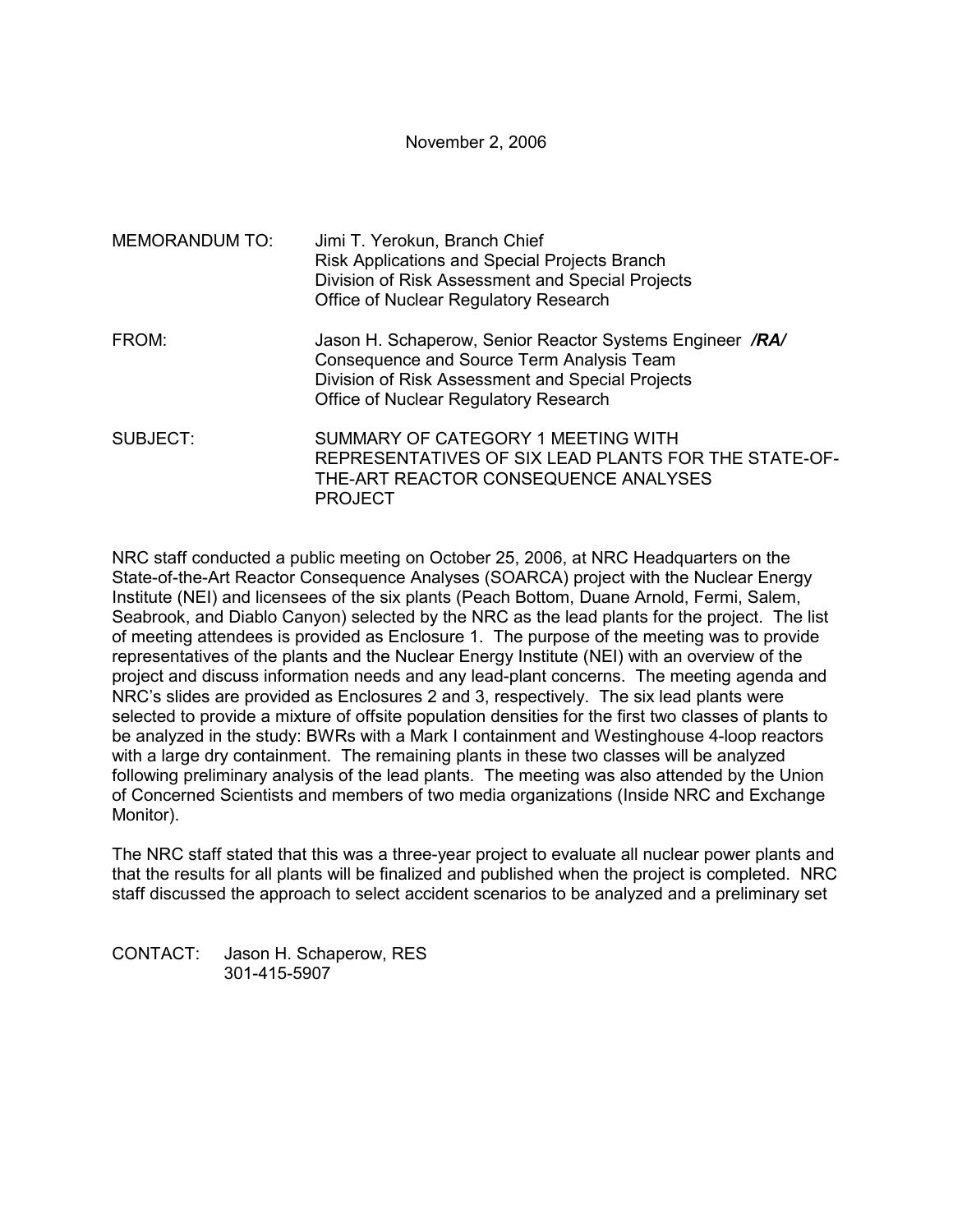## J. Yerokun -2-

of scenarios that NRC plans to analyze for the first two classes of plants. NEI, speaking for the six lead plants, stated that industry supported the project and had some concerns that needed to be further discussed and addressed. NEI stated that they planned to submit a letter to the NRC with their concerns and proposed resolutions. The staff stated they would work with NEI and the industry to handle these issues.

#### **Enclosures**

- 1. List of Attendees
- 2. Meeting Agenda
- 3. Meeting Slides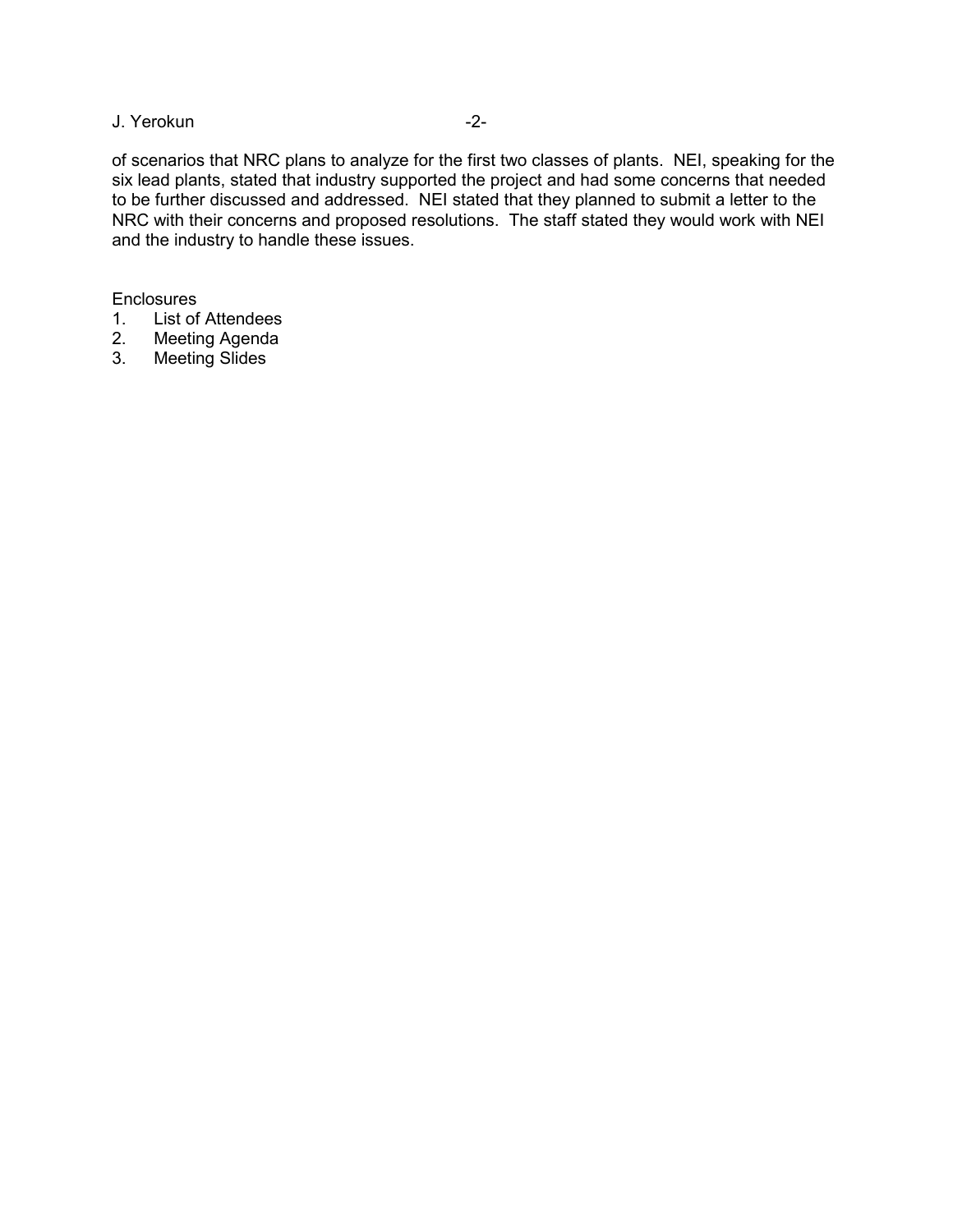#### J. Yerokun -2-

of scenarios that NRC plans to analyze for the first two classes of plants. NEI, speaking for the six lead plants, stated that industry supported the project and had some concerns that needed to be further discussed and addressed. NEI stated that they planned to submit a letter to the NRC with their concerns and proposed resolutions. The staff stated they would work with NEI and the industry to handle these issues.

**Enclosures** 

- 1. List of Attendees
- 2. Meeting Agenda
- 3. Meeting Slides

Distribution: PRA R/F **JBrobst BSheron JWiggins** GHolahan ELeeds **CHaney CTinkler WBorchardt JDver MWeber** RGuzman RPratt OGC OPA

#### C:\FileNet\ML063060154.wpd

Package: ML063070570 Enclosure: ML063070586 OAR in ADAMS? (Y or N) Y ADAMS ACCESSION NO: ML063060154 Publicly Available? (Y or N) Y DATE OF RELEASE TO PUBLIC SENSITIVE? N **To receive a copy of this document, indicate in the box: "C"** = Copy without enclosures **"E"** = Copy with enclosures **"N"** = No copy

| OFFICE RES  |                   |  | E <b>IRES</b>    |  |
|-------------|-------------------|--|------------------|--|
| <b>NAMF</b> | <b>JSchaperow</b> |  | <b>IJYerokun</b> |  |
| IDATE       | 11/02/06          |  | 11/02/06         |  |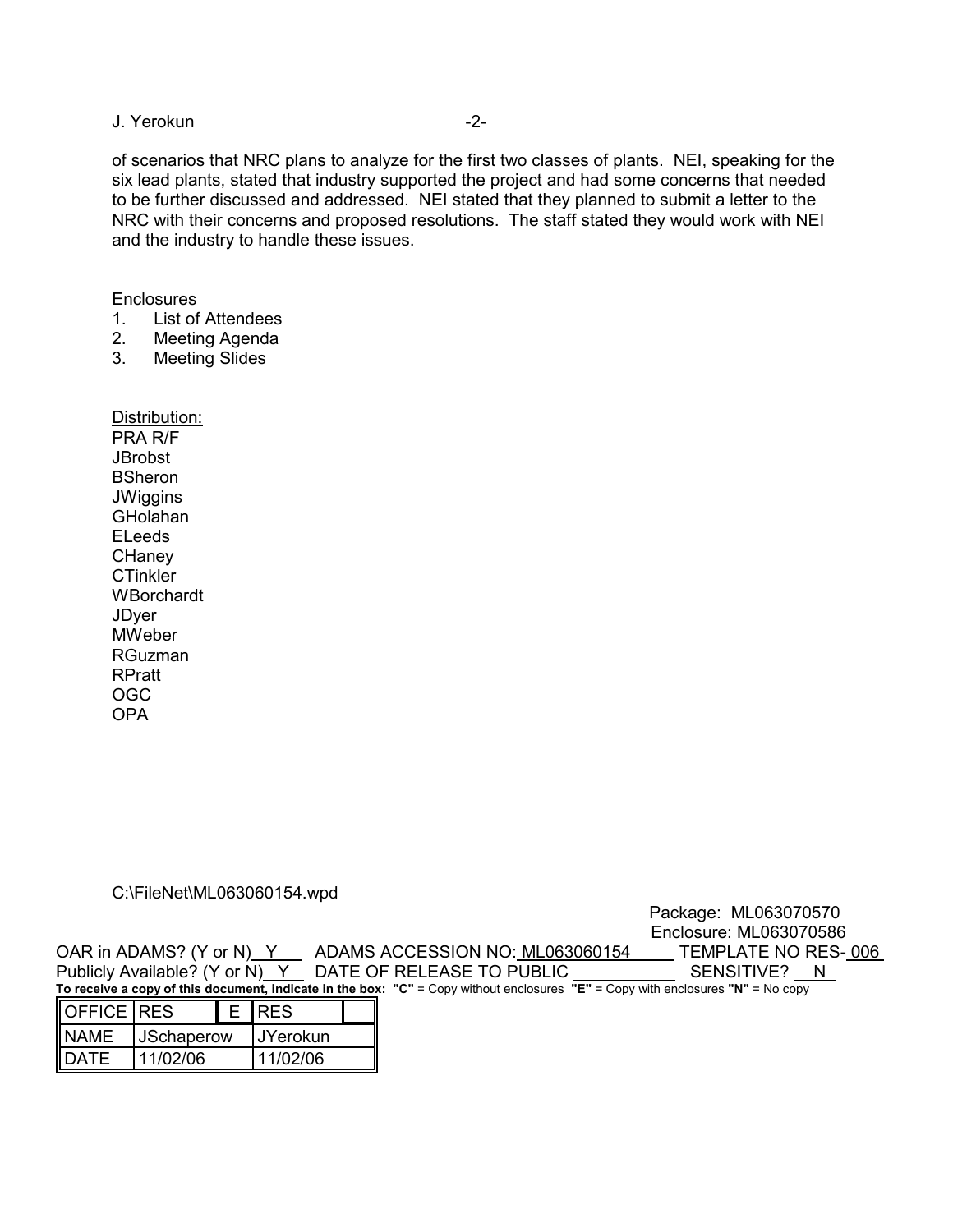### Attendance List

NRC

- F. Eltawila
- J. Monninger
- J. Yerokun
- D. Dube
- C. Hunter
- S. Cooper
- A. Istar
- J. Schaperow
- J. Mitchell
- C. Narvarro
- N. Greene
- A. Szabo
- N. Siu
- M. Caruso
- H. Nourbakhsh
- S. Burnell
- R. Guzman
- K. Feintuch
- J. Kim
- J. Forester, SNL
- A. Kolaczkowski, SAIC

### Representatives for Lead Plants

- J. Lavelline, DTE-Fermi
- B. O'Donnell, DTE-Fermi
- J. Pyo, PG&G-Diablo Canyon
- J. Peschel, FPL Energy Seabrook
- F. Mascitelli, Exelon
- A. Knoll, Exelon-Peach Bottom
- C. Brennan, Exelon-Peach Bottom
- B. Bradley, NEI
- A. Nelson, NEI
- S. Hess, EPRI
- J. Gabor, ERIN

### Other stakeholders

- R. Cooper, Exchange Monitor
- S. Dolley, Inside NRC-Platts
- E. Lyman, UCS